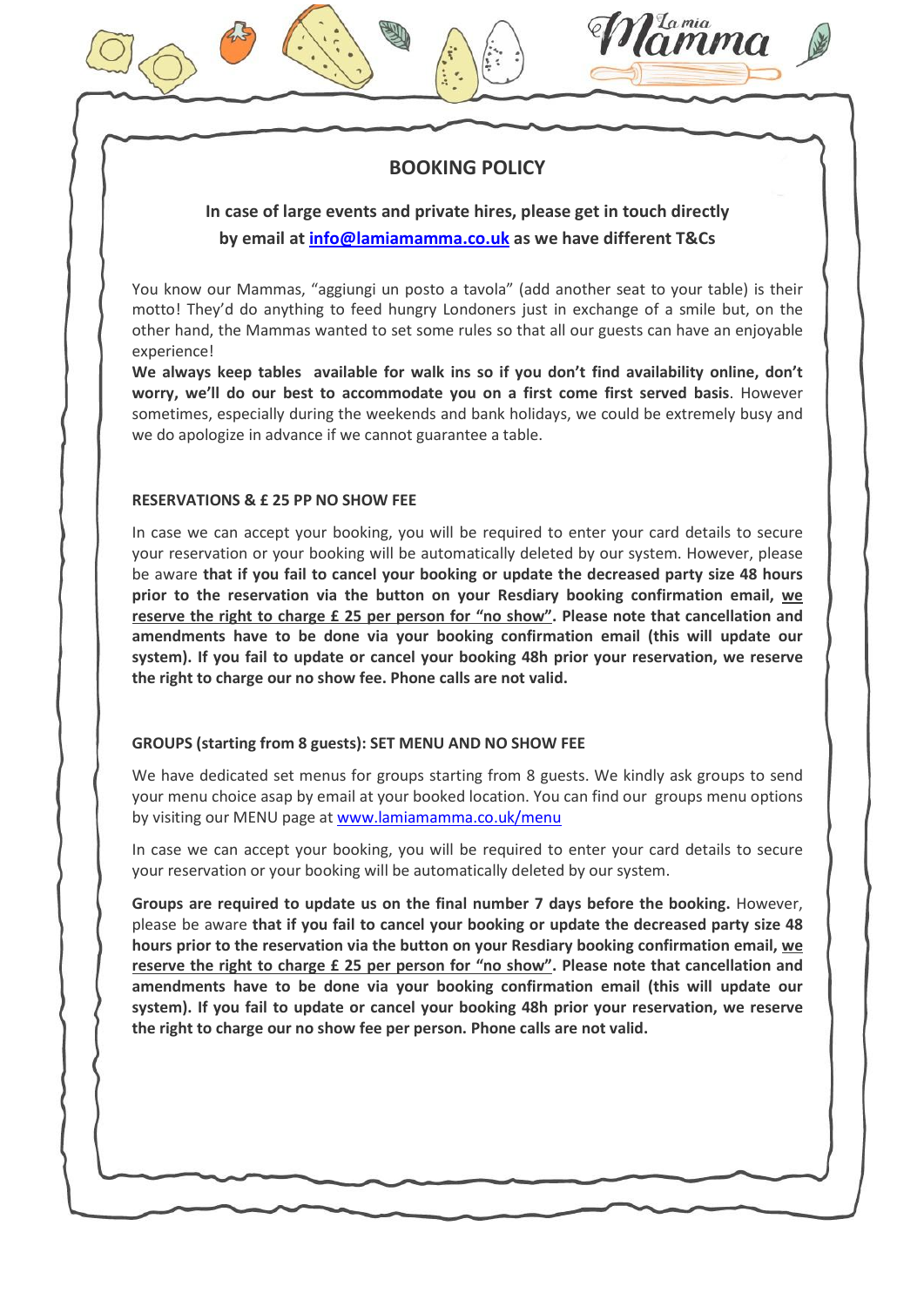#### LESS NUMBER OF PEOPLE/ NO SHOW

Please note that our restaurant is quite small so we hope you can understand that every no show or late show can affect other bookings and the strategic configuration of the tables.

If you fail to cancel your booking or update the decreased party size 48 hours prior to the reservation via the button on your Resdiary booking confirmation email, we reserve the right to charge £ 25 per person for "no show". Please note that cancellation and amendments have to be done via your booking confirmation email (this will update our system). If you fail to update or cancel your booking 48h prior your reservation, we reserve the right to charge our no show fee. Phone calls are not valid.

If your table shows up with less guests than the booked number of people, we might ask you to wait at the bar until we can allocate you the first available table which meets the real number of people.

#### LATE SHOW

Tables can only be held for up to 15 minutes from the time of your booking and will be released when this time has expired. If you are a large group, we suggest that all the guests arrive at least 5 min before your reservation time. Failure to meet the reserved time will result in the right to treat this as a no show and charge £ 25 per person.

When the restaurant is busy, management reserves the right to seat you once the majority of your guests have arrived to minimize the risk of your party not being able to finish your meal within the allotted time. The manager cannot extend the time allocation during busy periods.

#### SAME DAY BOOKING

Online same day bookings are open till half an hour before starting our service. If you don't see any availability, bear in mind that we always keep tables available for walk ins and we will do our best to accommodate you as soon as possible.

#### DRINKING ONLY

All guests must order food, if you wish to drink only, we have a separate area at the bar.